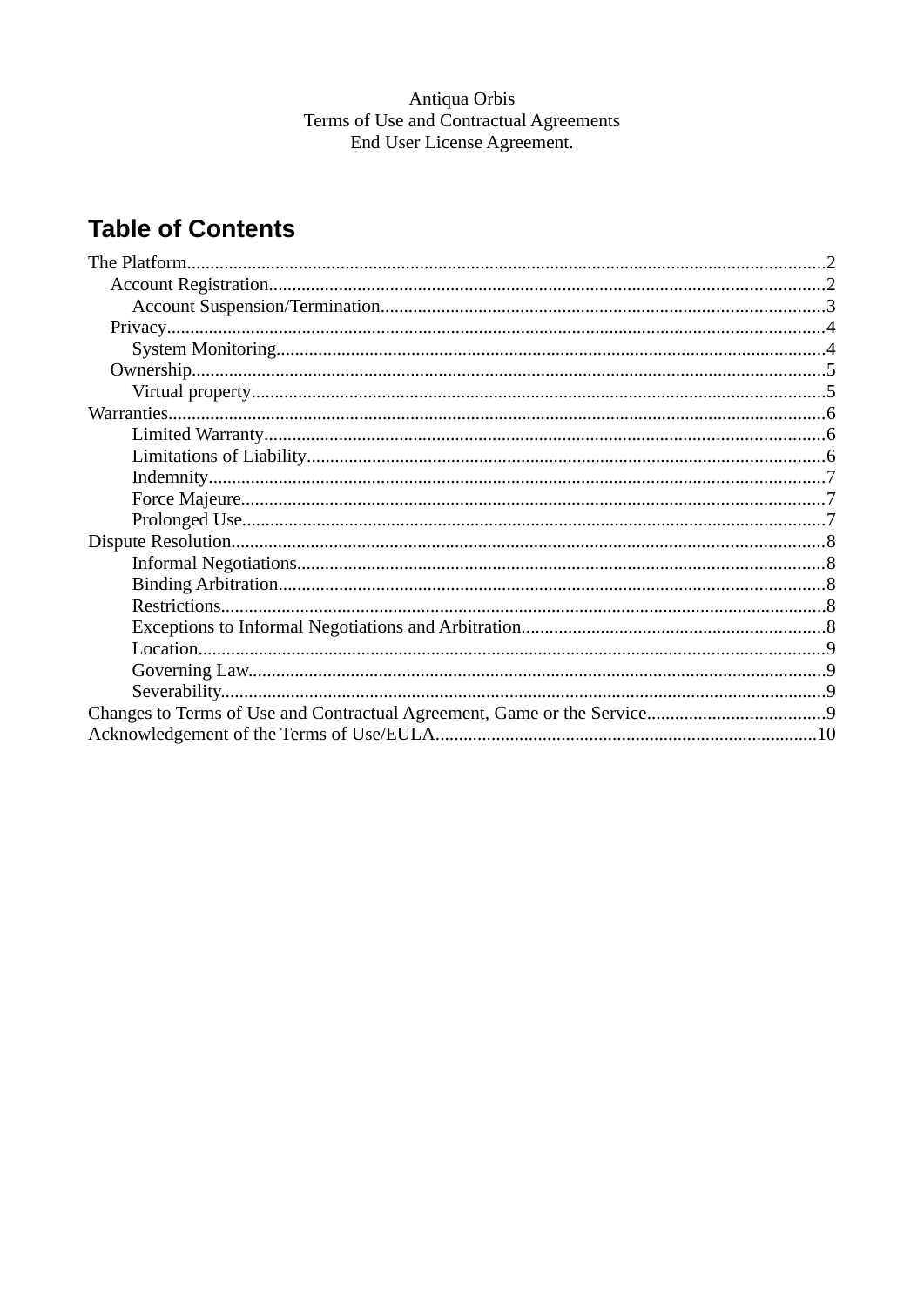Please read carefully the following terms of use and contractual agreement ("Terms"). These terms apply to all aspects of your access and use to the Platform Antiqua Orbis. The following Terms form a binding agreement within the legal jurisdiction of the State of Victoria, Australia and yourself.

# <span id="page-1-0"></span>**The Platform**

As used herein, the term "Platform" refers collectively to:

- The website located at: [www.antiquaorbis.com](http://www.antiquaorbis.com/) ("Site");
	- (a) The online game "Antiqua Orbis" and the related accessible clients ("Game") via the Site;
	- (b) Any software, virtual items, programs, game client or other things associated with the Game downloaded to your own computer as result of your interactions with the Site or the Game ("Downloads");
	- (c) Any equipment or arrangement involving the hosting of the Site or the Game or other storage of software or data relating to the Site or Game; and
	- (d) Any services we provide to you relating to the Site or the Game ("Services").

Subject to your agreement to and continuing compliance with theses Terms we grant a limited, revocable, non-sublicensible and non-exclusive license to use the Platform solely for your own use. You may use the Platform solely for your entertainment purposes by access through an authorised, unmodified Game Client. You may not use the Site, Account, Game (including Game-related Virtual Items, if any), Game Client(s) or Service for any other purpose, or using any other method unless written authorisation has been obtained from Antiqua Orbis.

If you do not agree will all the terms of this agreement you may not install or otherwise access the Platform.

The Site is intended for a general audience and is not directed or targeted at children under the age of fifteen years old. So while this Game and Site is unclassified, the Game and Site rating is equivalent to the [Australian Censorship Classification](http://www.classification.gov.au/Public/Resources/Documents/fact-sheets/information-sheet-for-parents-and-children.pdf) rating of M. This classification may differ in other countries.

Antiqua Orbis does not intentionally collect personal information from children of such age.

## <span id="page-1-1"></span>**Account Registration**

To make use of the Platform you must have a valid Antiqua Orbis Account ("Account").

You may create an Account provided:

- 1. You are a natural person and an adult in the country of residence.
- 2. You have not been specifically prohibited from using the Platform.

You may not register any Account if:

- 1. You are business entity of any sort, including, but not limited to, Corporations, Limited Liability Companies, Partnerships and/or sole traders; nor
- 2. if your are a minor in your country of residency.

Subject to the laws of your country of residence, minor children may utilise an Account established by their parent or legal guardian. In the event that you permit your minor child or legal ward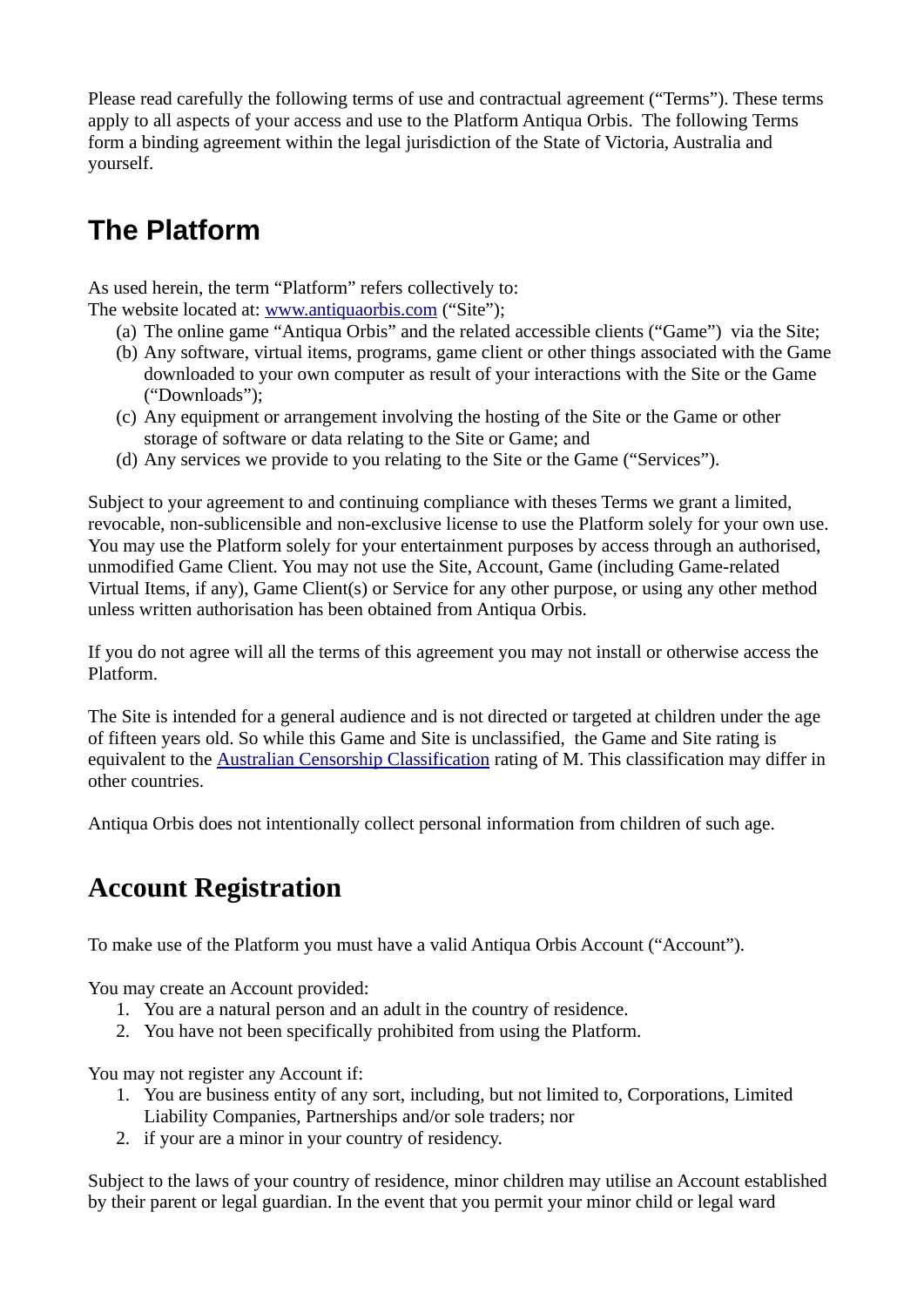'(collectively, your "Child") to use an Account on the Platform, you hereby agree to this Agreement on behalf of yourself and your Child, and you understand and agree that you will be responsible for all uses of the Account by your Child whether or not such uses were authorised by you.

When you create an Account, or update an Account, you must provide up to date information that is personal to you:

- 1. Your full name.
- 2. Your email address
- 3. Phone number.

Further information may be required depending on the access level of your Account.

You must also select a unique username and password (Login Information). You cannot share the Account or the Login Information with anyone, unless the terms of this Agreement allow it.

In order to play utilise certain Game clients or to use certain features offered on the Platform, you may also be required to provide Antiqua Orbis with payment information (such as, but not limited to, credit card information). Antiqua Orbis' retention and/or use of your personal information is subject to Antiqua Orbis' Privacy Policy.

You agree to pay all fees and applicable taxes incurred by you or anyone using your Account. If you choose a recurring subscription for a Game, you acknowledge that payments will be processed automatically (e.g., charged to your credit card) until you cancel the subscription or the Account. Antiqua Orbis may revise the pricing for the goods and services offered through the Platform at any time.

#### <span id="page-2-0"></span>**Account Suspension/Termination**

Antiqua Orbis may suspend, modify, terminate or delete any account at any time for any reason or for no reason, with or without notice to you. Accounts terminated by Antiqua Orbis for any type of abuse, including without limitation a violation of these Terms of Use and Contractual Agreement or a Game EULA, will not be reactivated for any reason. For purposes of explanation and not limitation, most account suspensions, terminations and/or deletions are the result of violations of this Terms of Use and Contractual Agreement or any applicable Game EULA.

This Agreement is effective until terminated. You may terminate this Agreement by discontinuing your use of the Site, deleting the Game Client and affirmatively cancelling all accounts, features or services to which you are subscribed. You will continue to incur and be responsible for any recurring subscription fees associated with any Game, feature (such as Game-related Virtual Items to the extent applicable) or service until you have affirmatively terminated each such Game account, feature or service in accordance with all applicable terms and end user license agreement(s). Antiqua Orbis may terminate this Agreement, and/or temporarily or permanently suspend your access to your Account, a Game, the Site and/or Service, effective immediately, with or without notice, in the event of any conduct by you which Antiqua Orbis, in its sole discretion, considers to be unacceptable or a violation of its Terms. Code of Conduct

Your use of a Game is governed by certain rules. These rules (the "Code of Conduct"), maintained and enforced exclusively by Antiqua Orbis, must be adhered to by all players. It is your responsibility to know, understand and abide by this Code of Conduct. The following rules are not meant to be exhaustive, and Antiqua Orbis reserves the right to determine which conduct it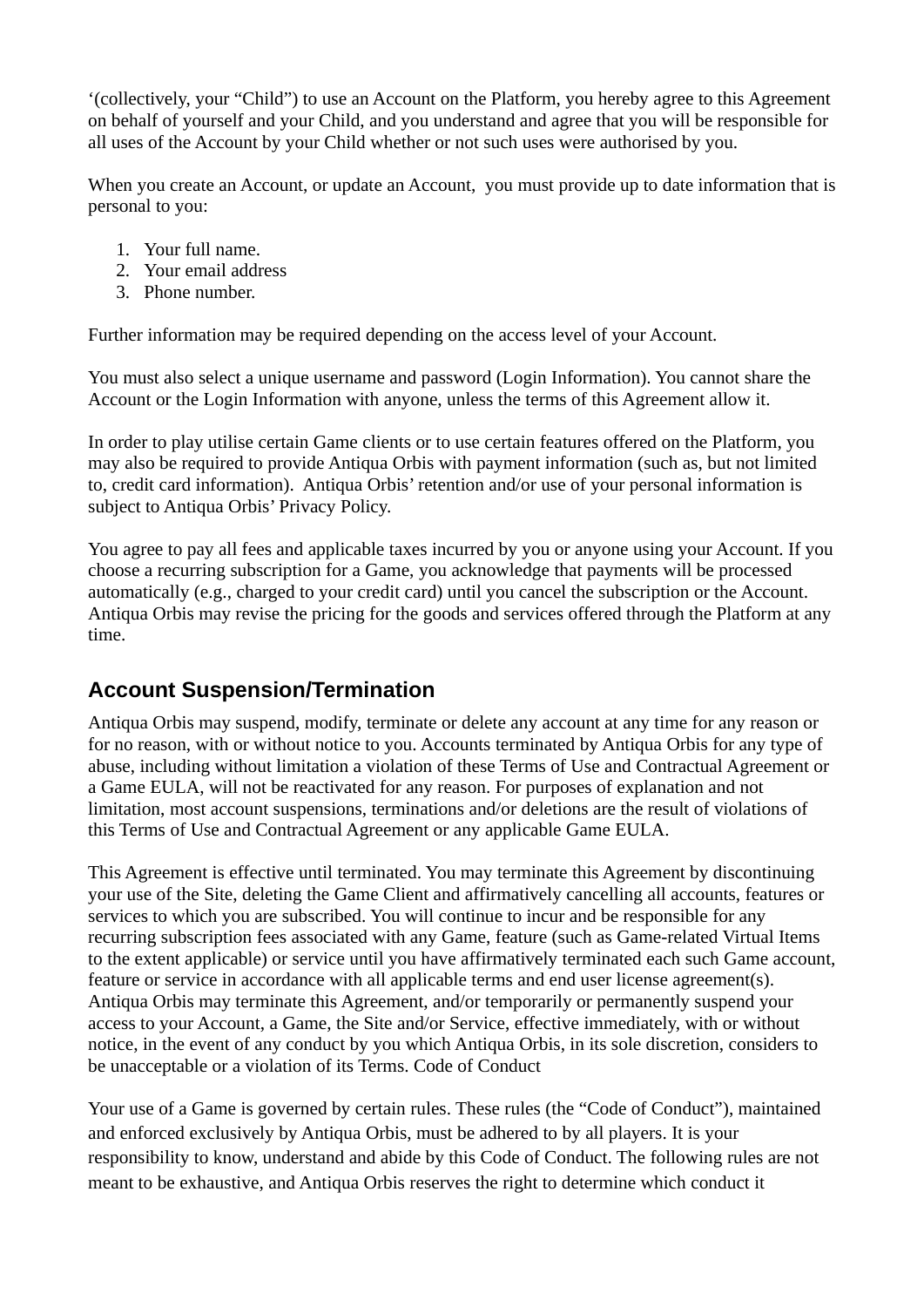considers to be outside the spirit of the Game and to take such disciplinary measures as it sees fit up to and including termination and deletion of the Account.

Antiqua Orbis reserves the right to modify this Code of Conduct at any time.

Antiqua Orbis shall have the right to monitor and/or record your communications when you use the Platform, and you acknowledge and agree that when you use the Platform, you have no expectation that your communications will be private but the Antiqua Orbis Privacy Policy will apply. Antiqua Orbis shall have the right to disclose your communications for any reason, including:

- 1. To satisfy any applicable law, regulation, legal process or governmental request;
- 2. To report a crime;
- 3. To enforce the terms of this Agreement or any other Antiqua Orbis policy;
- 4. To protect Antiqua Orbis's legal rights and remedies; or
- 5. To protect the health or safety of anyone that Antiqua Orbis believes may be threatened.

You acknowledge that Antiqua Orbis is not required to refund amounts you pay to, or earn from Antiqua Qrbis during the use of the Platform, or for digital purchases made through the Platform, for any reason. Should this paragraph be removed?

## <span id="page-3-1"></span>**Privacy**

Our general Privacy Policy provides additional terms and conditions related to our potential use, collection and disclosure of your personal information. If you are located outside of the Australia, please note that the information that you provide may be sent to Australia. By using the Site, a Game or the Service, you consent to your data being sent to Australia and such other third parties and jurisdictions as may be involved in the provision and operation of the Site, a Game or the Service, as applicable.

#### <span id="page-3-0"></span>**System Monitoring**

When running, the Game may monitor your computer's random access memory (ram) and/or cpu processes (including mac address, system or configuration files, crash data, etc…) for unauthorised third party programs running concurrently with the game. An "unauthorised third party program" as used herein shall be defined as any third party software that, when used simultaneously or in connection with the game in order to manipulate the game or it's integrity. In the event that the game detects an unauthorised third party program, Antiqua Orbis may:

- 1. Communicate information back to Antiqua Orbis, including without limitation the account information, details about the unauthorised third party program detected, and the time and date the unauthorised third party program was detected; and/or
- 2. Exercise any or all of its rights under any Antiqua Orbis agreement, with or without prior notice to the user.

When the game is running, Antiqua Orbis may obtain certain identification information about your computer, including without limitation your hard drives, central processing unit, ip address(es) and operating system(s), for purposes of improving the game and/or the service, and to police and enforce the provisions of any Antiqua Orbis agreement.

Antiqua Orbis may, with or without notice to you, disclose your internet protocol (ip) address(es), personal information, chat logs, and other information about you and your activities: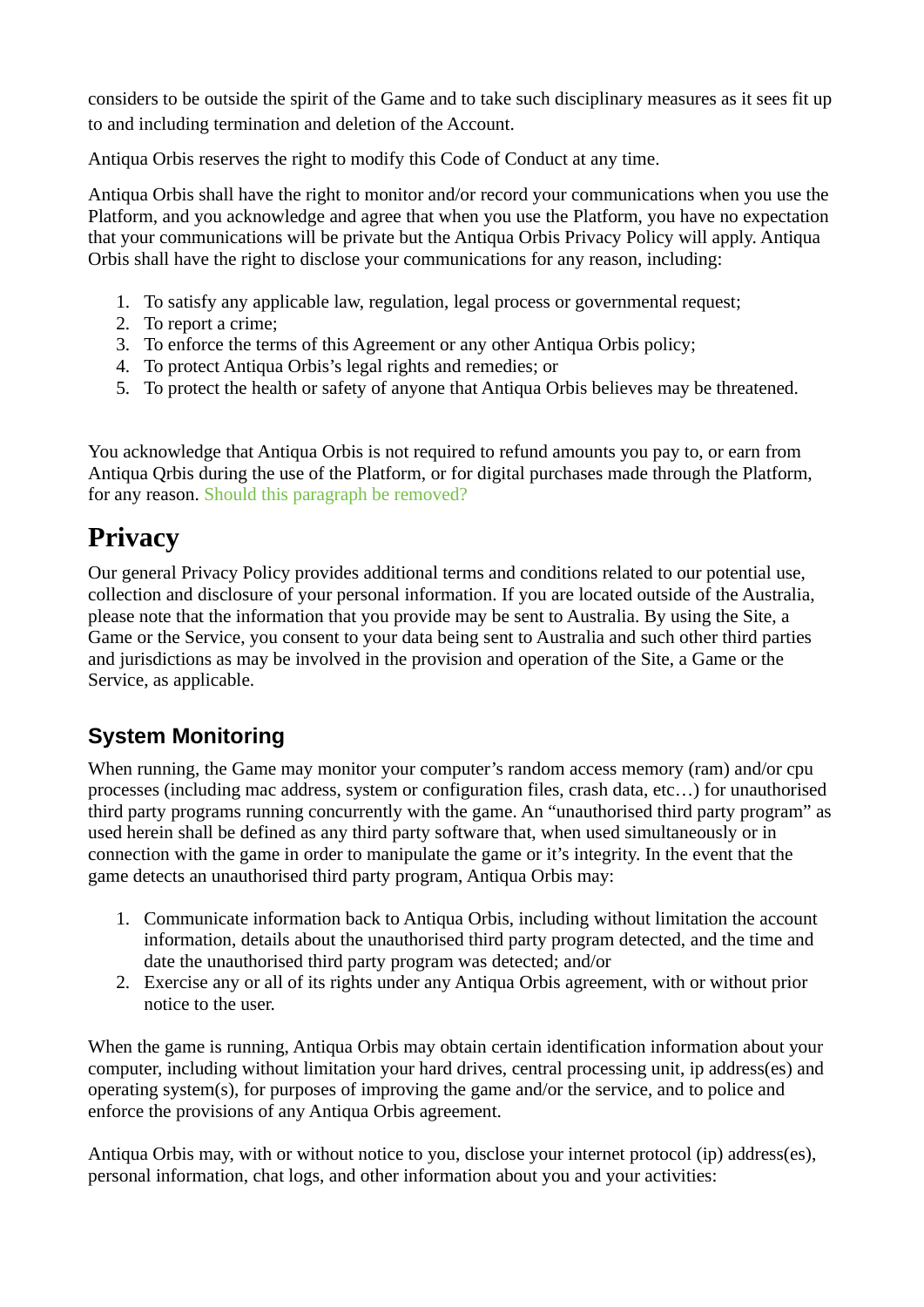- 1. in response to a request by law enforcement, a court order or other legal process; or
- 2. if Antiqua Orbis believes that doing so may protect your safety or the safety of others.

 Antiqua Orbis may monitor, record, review, modify and/or disclose your chat sessions, whether voice or text, without notice to you, and you hereby consent to such monitoring, recording, review, modification and/or disclosure. Additionally, you acknowledge that Antiqua Orbis is under no obligation to monitor your electronic communications, and you engage in those communications at your own risk and with no expectation of privacy.

You are wholly responsible for the cost of all telephone and internet access charges along with all necessary equipment, servicing, repair or correction incurred in maintaining connectivity to the servers.

### <span id="page-4-1"></span>**Ownership**

Notwithstanding anything to the contrary herein, you, as a player, acknowledge and agree that you shall have no ownership or other property interest in any account stored or hosted on the Antiqua Orbis platform or servers, and you further acknowledge and agree that all rights in and to such accounts are and shall forever be owned by and inure to the benefit of Antiqua Orbis. Antiqua Orbis does not recognise the transfer of Accounts unless it is through an in-game mechanism. Any such attempt, outside the in-game mechanisms shall be null and void.

#### <span id="page-4-0"></span>**Virtual property**

You agree that Antiqua Orbis retains the unfettered right to modify its Game(s) and all aspects of characters, items, points and coin, including Virtual Currency, therein. You acknowledge that Antiqua Orbis has been, is, and will be constantly making changes to its Game(s). You further acknowledge that Antiqua Orbis can and will, in its discretion, modify features, functions or abilities of any element of any of its Game(s) or Virtual Items (which may, among other things, make the Virtual Items substantially more valuable, effective or functional, or less valuable, effective or functional, more common or less common, or eliminated entirely). You acknowledge and agree that all Virtual Items represent a limited license right as governed by the terms of this Agreement, and are not redeemable for any sum of money or monetary value from Antiqua Orbis at any time.

Antiqua Orbis may offer the option to purchase Virtual Currency with "real world" money. Once acquired, Virtual Currency can only be used to license a variety of Virtual Goods offered by Antiqua Orbis; it has no cash value. Virtual Items may also be granted by Antiqua Orbis on a free, promotional or sale basis or, in certain circumstances, earned through gameplay. Free and/or promotional Virtual Items offered by Antiqua Orbis may be expired at Antiqua Orbis's sole and absolute discretion at any time. Antiqua Orbis does not recognize any purported transfers of virtual property executed outside of the Game, or the purported sale, gift or trade in the "real world" of anything that appears or originates in the Game. Accordingly, you may not sell Virtual Items for "real" money, or exchange such Virtual Items for value outside of the Game. Except for a limited, revocable, non-transferable license to use the Virtual Items in a Game, you have no ownership or property right in or title to such Virtual Items.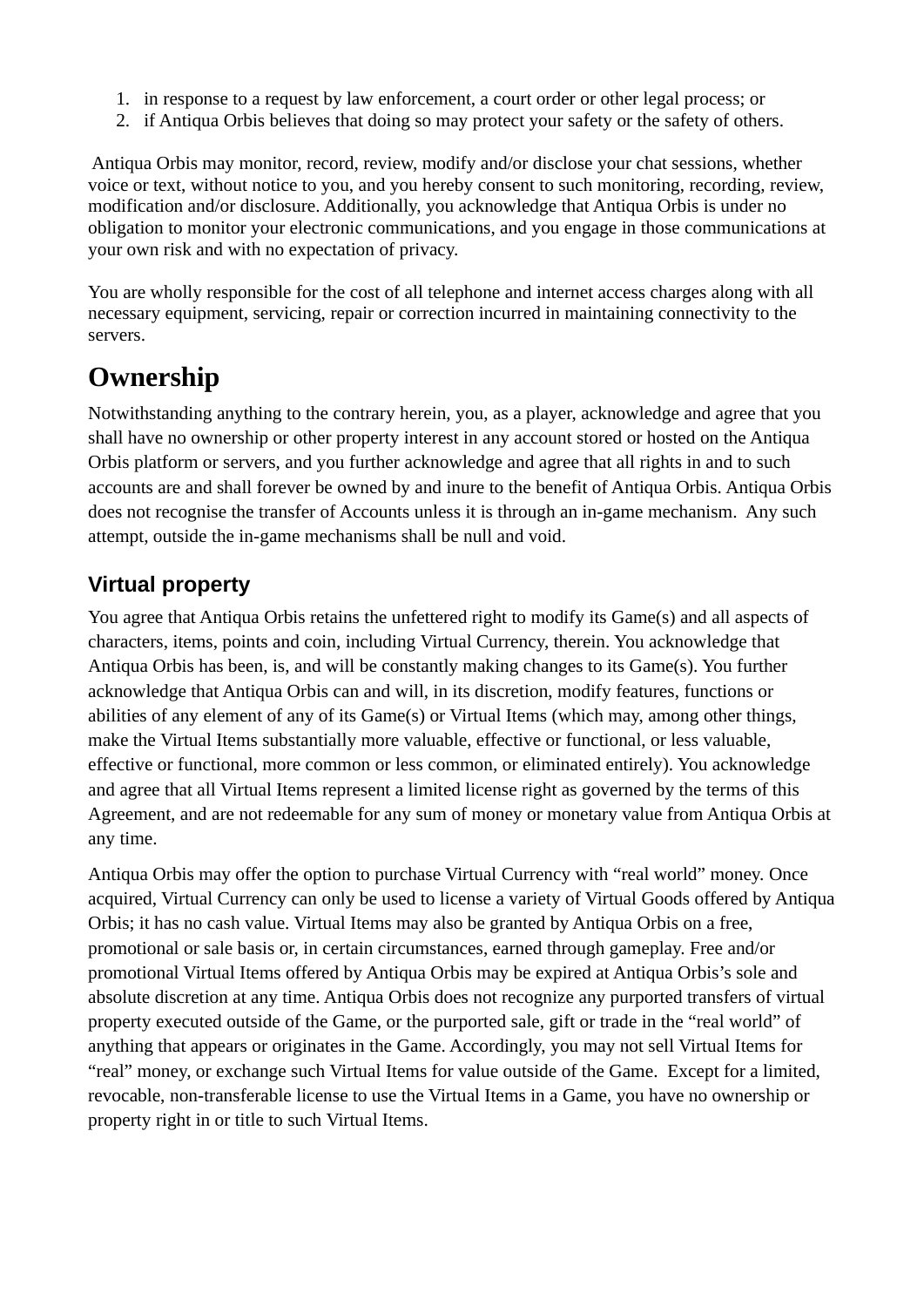# <span id="page-5-2"></span>**Warranties**

#### <span id="page-5-1"></span>**Limited Warranty**

the site, each game (including game-related virtual items, if any) and the service are provided on an "as is" "as available" basis for your use, without warranties of any kind, express or implied, including without limitation the warranties of merchantability or fitness for any particular purpose or use, title, non-infringement and those arising from course of dealing or usage of trade. Antiqua Orbis does not warrant that the site, your account, a game (including game-related virtual items, if any) or the service will be available, uninterrupted or error-free, that defects will be corrected, or that the site, a game (including game-related virtual items, if any), a game client or the service are free of viruses or other harmful components.

#### <span id="page-5-0"></span>**Limitations of Liability**

Antiqua Orbis is not responsible for damages arising out of your use of the Site, Account, Game (including game-related virtual items), Game Client or the service or your inability to use the site, Account, Game(s) (including game-related virtual items), Game Client(s) or Service. In no event shall Antiqua Orbis, its subsidiaries, licensors, affiliates or any person or entity involved in creating, producing or distributing any content or services contained on the site, in a game or through the service, or any of their respective directors, officers, employees or agents (the "Antiqua Orbis parties") be liable for any indirect, incidental, special, exemplary, punitive, liquidated, or other consequential damages, whether under contract, tort (including negligence), strict liability or any other theory of liability, arising from your use of the site, your account, a game (including gamerelated virtual items, if any), a game client or the service.

Antiqua Orbis does not endorse and is not responsible for the accuracy or reliability of any opinion, advice or statement, or for any offensive, defamatory, obscene or illegal posting or conduct, on the site or the service, including, without limitation, all chat features, by anyone other than authorised Antiqua Orbis employees while acting in their official capacities. Under no circumstances will the Antiqua Orbis parties be liable for any loss or damage caused by your reliance on information obtained on or through the site, including without limitation, all chat features. It is your responsibility to evaluate the accuracy, completeness or usefulness of any information, opinion or advice or other content available through the site or the service, including without limitation, all chat features. Please seek the advice of professionals, as appropriate, regarding the evaluation of any specific information, opinion, advice or other content.

Neither Antiqua Orbis nor any Antiqua Orbis third party provider endorses, warrants or guarantees any product or service offered by a third party through the site, your account, a game (including game-related virtual items, if any), a game client or the service and neither Antiqua Orbis nor any third party providers will be a party to or in any way monitor any transactions between you and third party providers or products or services. as with the purchase of a product or service through any medium or environment, you should use your best judgement and exercise caution where appropriate.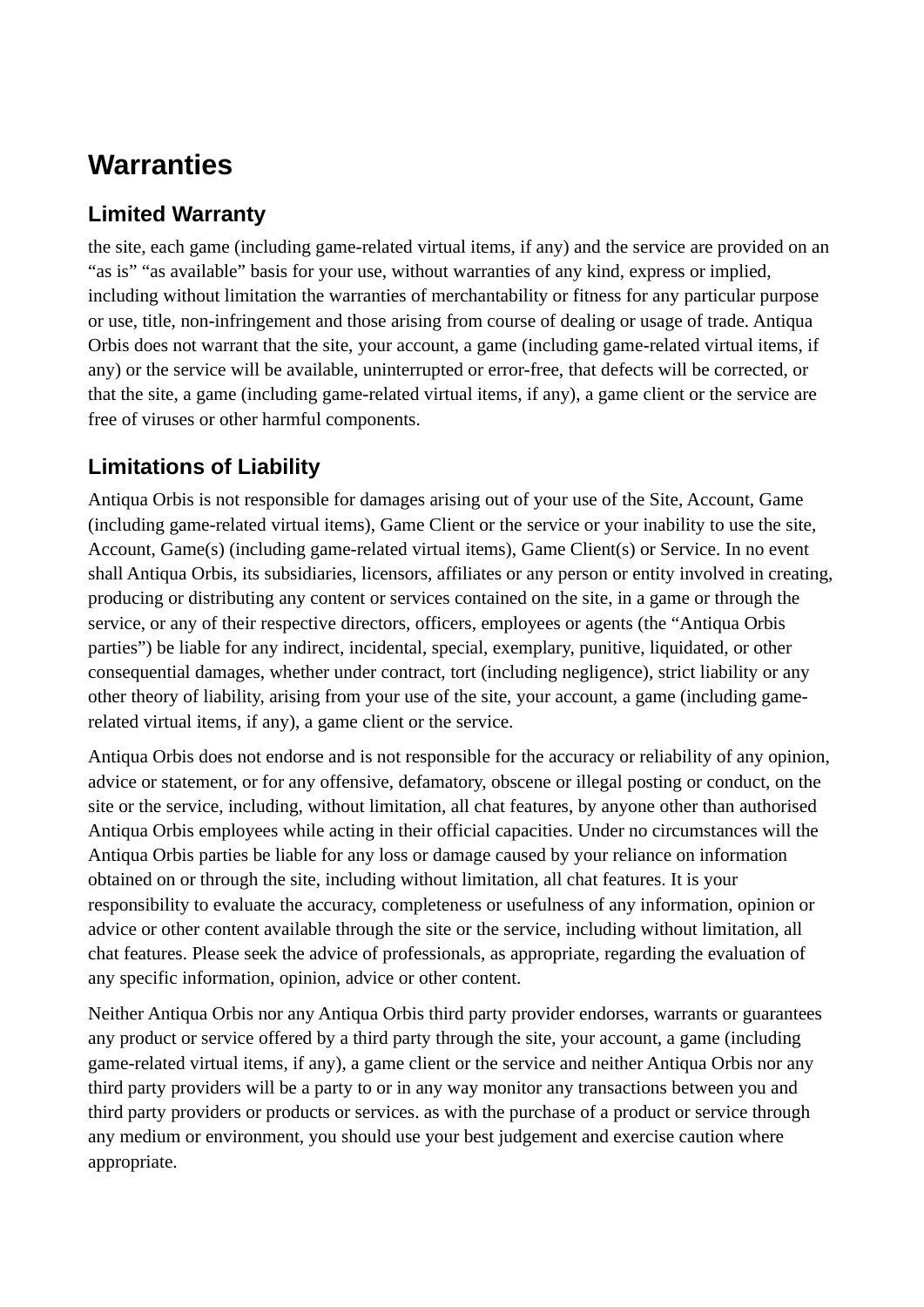You acknowledge and agree that your sole and exclusive remedy for any dispute with Antiqua Orbis is to stop using the site, your account, game(s) (including game-related virtual items, if any), game client(s) and service, and to cancel all accounts registered to you.

in no event shall Antiqua Orbis's aggregate liability, whether arising in contract, tort, strict liability or otherwise, exceed the total fees paid by you to Antiqua Orbis during the six (6) months immediately prior to the time such claim arose. Because some external states or external jurisdictions do not allow the exclusion or the limitation of liability for consequential or incidental damages, in such states or jurisdictions, the liability of Antiqua Orbis and its affiliates shall be limited to the fullest extent permitted by law. Therefore, the foregoing limitations shall apply to the maximum extent permitted by law, even if any remedy fails of its essential purpose.

#### <span id="page-6-2"></span>**Indemnity**

You hereby agree to defend, indemnify and hold harmless Antiqua Orbis, its licensors, and its and their subsidiaries and affiliates, from and against any claim, liability, injury, damage, loss, fines or penalties imposed by a court of competent jurisdiction or expense (including reasonable attorneys' fees) asserted by any third-party resulting from or arising out of your use of, or any act of fraud or dishonesty by you in connection with, the site, your account, a game, a game client, virtual item(s) and/or the service or any breach by you of the agreement or any applicable laws, or your use or display on the site of any content generated by you.

#### <span id="page-6-1"></span>**Force Majeure**

Antiqua Orbis shall not be liable for any delay or failure to perform resulting from causes outside the reasonable control of Antiqua Orbis, including but without limitation of any failure to perform due to unforeseen circumstances or causes beyond Antiqua Orbis' reasonable control such as acts of God, war, terrorism, riots, embargoes, acts of civil or military authorities, fire, floods, accidents, strikes, or shortages of transportation facilities, fuel, energy, labor or materials.

#### <span id="page-6-0"></span>**Prolonged Use**

Please note the certain people are susceptible to epileptic seizures or loss of consciousness when exposed to certain flashing lights or light patterns in everyday life. Such people may have a seizure while watching certain monitor images or playing certain video games. This may happen even if the person has no medical history of epilepsy or has never had any epileptic seizures. If you are anyone in your family has ever had symptoms related to epilepsy (seizures or loss of consciousness) when exposed to flashing lights, consult your doctor prior to playing. We advise that parents should monitor the use of video games by their children. If you or your child experience any of the following symptoms: dizziness, blurred vision, eye or muscle twitches, loss of consciousness, disorientation, any involuntary movement or convulsion, while playing a video game, immediately discontinue use of the video game and consult your doctor. Please also note that when using a video game, you should take certain standard health and safety precautions, including avoiding playing the game when tired, taking ten (10) to fifteen (15) minute breaks every hour, sitting a reasonable distance from the screen and playing the game in a well-lit environment.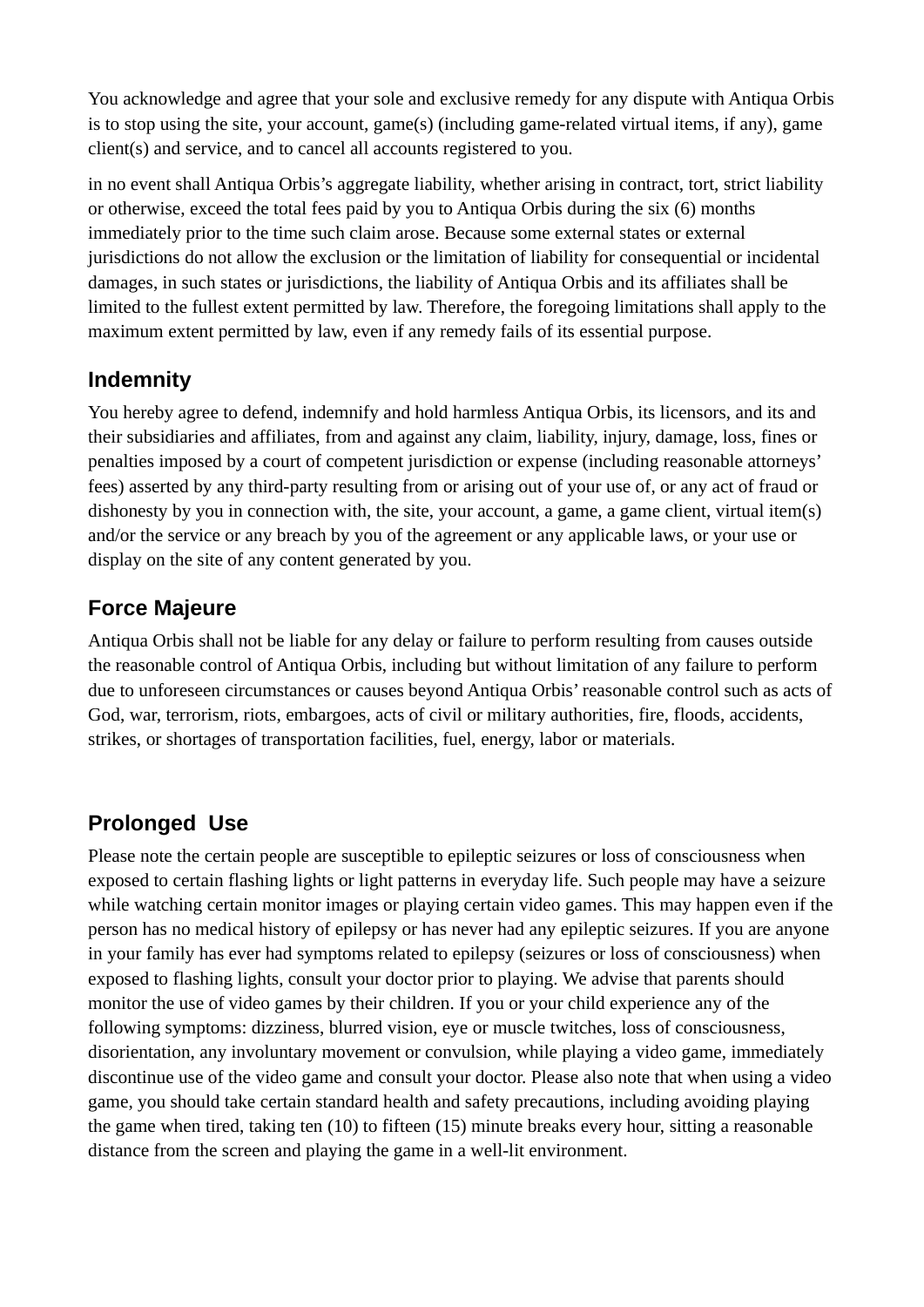# <span id="page-7-4"></span>**Dispute Resolution**

#### <span id="page-7-3"></span>**Informal Negotiations.**

To expedite resolution and control the cost of any dispute, controversy or claim related to this Agreement ("Dispute"), you ("Claimant") and Antiqua Orbis agree to first attempt to negotiate any Dispute (except those Disputes expressly provided below) informally for at least thirty (30) days before initiating any external arbitration or court proceedings. Such informal negotiations commence upon written notice from one person to the other.

The informal negotiations over a notified dispute shall consist of two separate and distinct actions:

- 1. An Appeal to Antiqua Orbis. This shall consist of an a written claim by the Claimant for redress over a dispute. If the results of this claim are still not satisfactory to the Cliamanet then;
- 2. An appeal may be lodged with the Peers of the Realm ( a selection of in-games players). The dispute must be documented along with written evidence by both a representative of Antiquas Orbis and the Claimant. Both parties, the Claimant, and Antiqua Orbis are bound by the decisions of the Peers of the Realm.

#### <span id="page-7-2"></span>**Binding Arbitration.**

if you and Antiqua Orbis are unable to resolve a dispute through informal negotiations, you and Antiqua Orbis agree that either you or Antiqua Orbis may elect to have the dispute (except those disputes expressly excluded below) finally and exclusively resolved by binding arbitration. any election to arbitrate by one party shall be final and binding on the other. you understand that absent this provision, you would have the right to sue in court and have a jury trial.

The arbitration shall be commenced and conducted under the Commercial Arbitration Act 2011 of the State of Victoria, Australia.

#### <span id="page-7-1"></span>**Restrictions.**

- 1. You and Antiqua Orbis agree that any arbitration shall be limited to the dispute between Antiqua Orbis and you individually, to the full extent permitted by law;
- 2. No arbitration shall be joined with any other;
- 3. There is no right or authority for any dispute to be arbitrated on a class-action basis or to utilise class action procedures; and
- 4. There is no right or authority for any dispute to be brought in a purported representative capacity on behalf of the general public or any other persons.

#### <span id="page-7-0"></span>**Exceptions to Informal Negotiations and Arbitration.**

You and Antiqua Orbis agree that the following Disputes are not subject to the above provisions concerning informal negotiations and binding arbitration:

- 1. any suit to compel arbitration, stay proceeding pending arbitration, or to confirm, modify, vacate or enter judgement on the award entered by the arbitrator; and
- 2. any suit to seek temporary injunctive relief that will remain in place only until an arbitrator can determine whether the relief should be continued, modified or removed.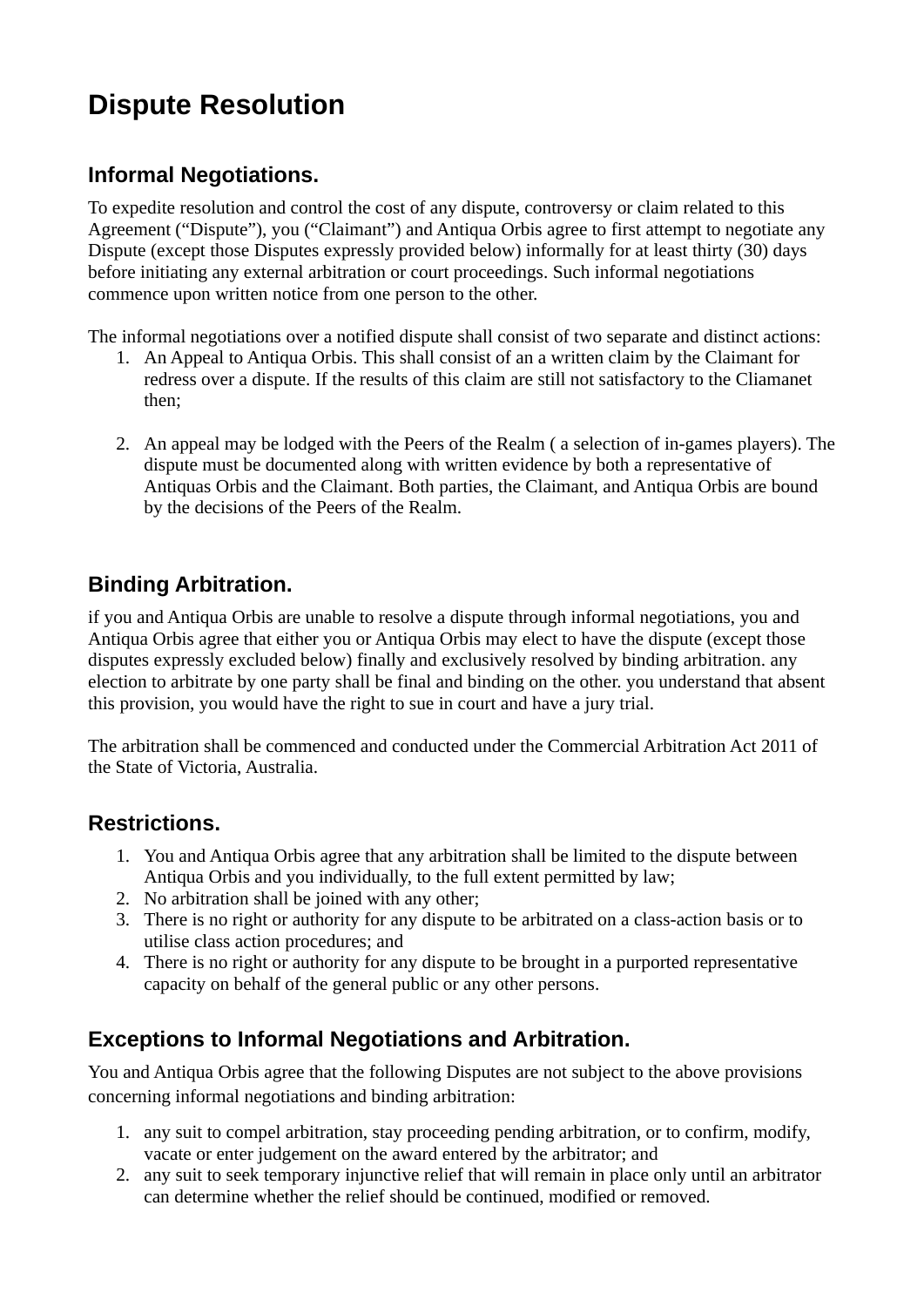#### <span id="page-8-3"></span>**Location.**

The Site is controlled and operated by Antiqua Orbis from its offices within the State of Victoria, Austalia. Antiqua Orbis makes no representation that materials on this Site are appropriate or available for use in other locations. Those who choose to access the Site from other locations do so on their own initiative and are responsible for compliance with local laws, if and to the extent local laws are applicable. If you are a resident of the Australia, any arbitration will take place at any reasonable location within the Australia convenient for you. For residents outside of Australia, any arbitration shall be initiated in the City of Melbourne, State of Vistoria, Australia. Any Dispute not subject to arbitration, or where no election to arbitrate has been made, shall be decided by a court of competent jurisdiction within the City of Melbourne, State of Victoria, Australia, and you and Antiqua Orbis agree to submit to the exclusive personal jurisdiction of that court.

#### <span id="page-8-2"></span>**Governing Law.**

Except as expressly stated otherwise, this Agreement shall be governed by, and will be construed under, the laws of the United States of America and the law of the State of California, without regard to choice of law principles. The application of the United Nations Convention on Contracts for the International Sale of Goods is expressly excluded. For our customers who access the Service from Canada, Latin America, Mexico, South America, the Caribbean, Australia or New Zealand, other laws may apply if you choose not to agree to arbitrate as set forth above, and in such an event, shall affect this Agreement only to the extent required by such jurisdiction. In such a case, this Agreement shall be interpreted to give maximum effect to the terms and conditions hereof. If you access the Service from New Zealand, and are a resident of New Zealand, The New Zealand Consumer Guarantees Act of 1993 ("Act") may apply to the Game and/or the Service as supplied by Antiqua Orbis to you. If the Act applies, then notwithstanding any other provision in this Agreement, you may have rights or remedies as set out in the Act which may apply in addition to, or, to the extent that they are inconsistent, instead of, the rights or remedies set out in this Agreement. Those who choose to access the Service from locations outside of the United States, Canada, Latin America, Mexico, South America, the Caribbean, Australia or New Zealand do so on their own initiative contrary to the terms of this Agreement, and are responsible for compliance with local laws if and to the extent local laws are applicable. Should a court of competent jurisdiction determine that other laws apply, the Agreements shall be enforced to the fullest extent permitted by the laws of the applicable jurisdiction and be interpreted to give maximum effect to the terms and conditions hereof.

#### <span id="page-8-1"></span>**Severability.**

You and Antiqua Orbis agree that if any portion of of this agreement is found illegal or unenforceable , that portion shall be severed and the remainder of the Section shall be given full force and effect.

## <span id="page-8-0"></span>**Changes to Terms of Use and Contractual Agreement, Game or the Service**

Antiqua Orbis reserves the right, at its sole and absolute discretion, to change, modify, add to, disable, supplement, suspend, remove or delete, at any time, any of the terms and conditions of this Agreement, any feature of the Site, Game(s) (including Game-related Virtual Items, if any), Game Client(s) and/or Service, hours of availability, content, data, feature, gameplay, item (including in a manner which makes virtual goods substantially more, or less, valuable, effective, functional,